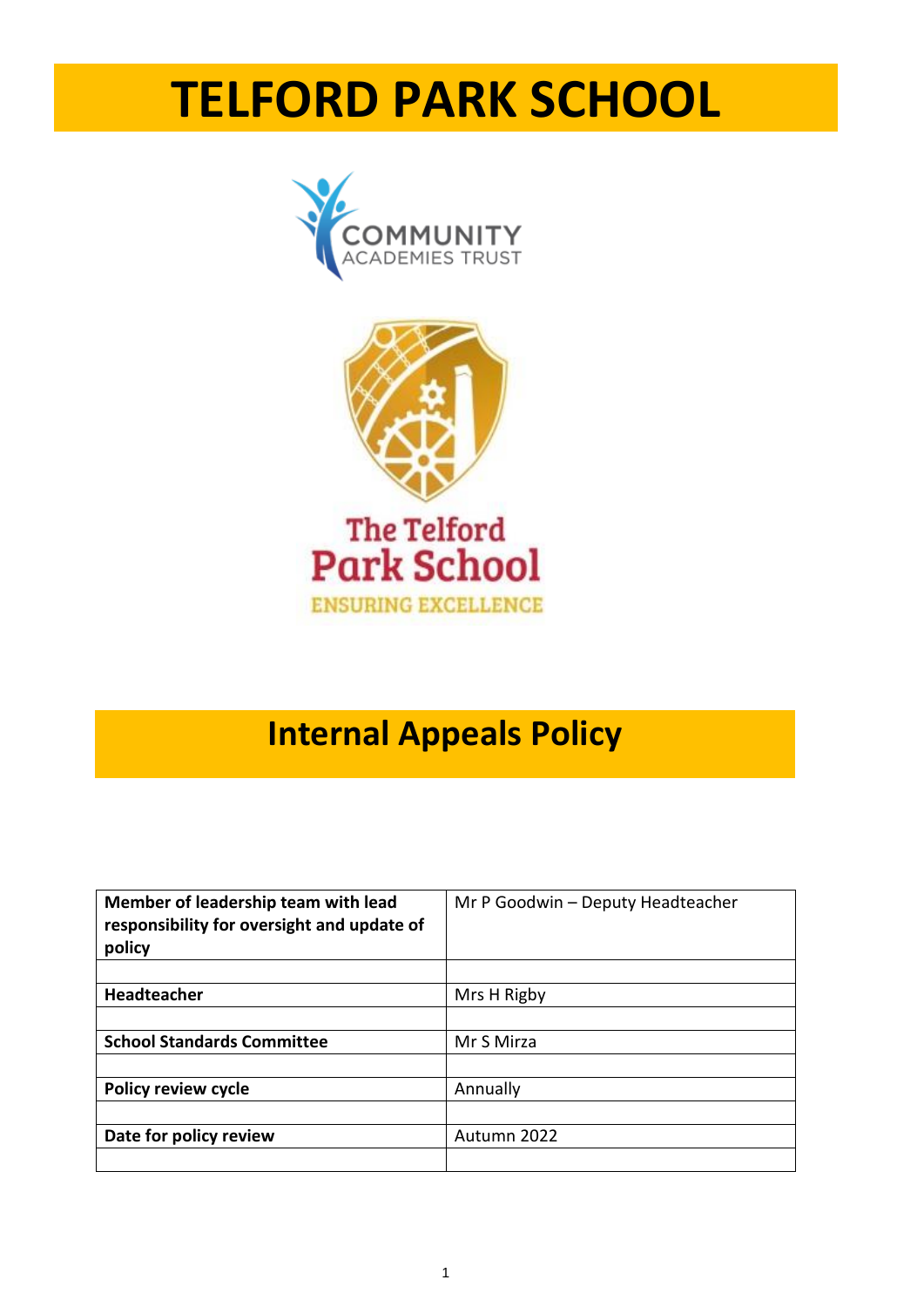#### **Appeals against internal assessment decisions (centre assessed marks)**

Certain GCSE, GCE and other qualifications contain components of non-examination assessment (or units of coursework) which are internally assessed (marked) by The Telford Langley School and internally standardised. The marks awarded (the internal assessment decisions) which contribute to the final grade of the qualification are then submitted by the deadline set by the awarding body for external moderation.

This procedure confirms The Telford Langley School's compliance with JCQ's **General Regulations for Approved Centres** (section 5.7) that the centre will:

- have in place and be available for inspection purposes, a written internal appeals procedure relating to internal assessment decisions and to ensure that details of this procedure are communicated, made widely available and accessible to all candidates
- before submitting marks to the awarding body inform candidates of their centre assessed marks and allow a candidate to request a review of the centre's marking

| Date | Qualification | <b>Details</b>                                                                |
|------|---------------|-------------------------------------------------------------------------------|
|      | <b>GCSE</b>   | Final date for submission of coursework marks (AQA, OCR,<br>Pearson and WJEC) |

#### **Deadlines for the submission of marks** (Summer 2022 exam series)

The Telford Park School is committed to ensuring that whenever its staff mark candidates' work this is done fairly, consistently and in accordance with the awarding body's specification and subject-specific associated documents.

The Telford Park School ensures that all centre staff follow a robust *Non-examination assessment policy* (for the management of GCSE non-examination assessments). This policy details all procedures relating to non-examination assessments, including the marking and quality assurance/internal standardisation processes which relevant teaching staff are required to follow.

Candidates' work will be marked by staff who have appropriate knowledge, understanding and skill, and who have been trained in this activity. The Telford Park School is committed to ensuring that work produced by candidates is authenticated in line with the requirements of the awarding body. Where a number of subject teachers are involved in marking candidates' work, internal moderation and standardisation will ensure consistency of marking.

On being informed of their centre assessed marks, if a candidate believes that the above procedures where not followed in relation to the marking of his/her work, or that the assessor has not properly applied the marking standards to his/her marking, then he/she may make use of this appeals procedure to consider whether to request a review of the centre's marking.

The Telford Park School will

1. ensure that candidates are informed of their centre assessed marks so that they may request a review of the centre's marking before marks are submitted to the awarding body.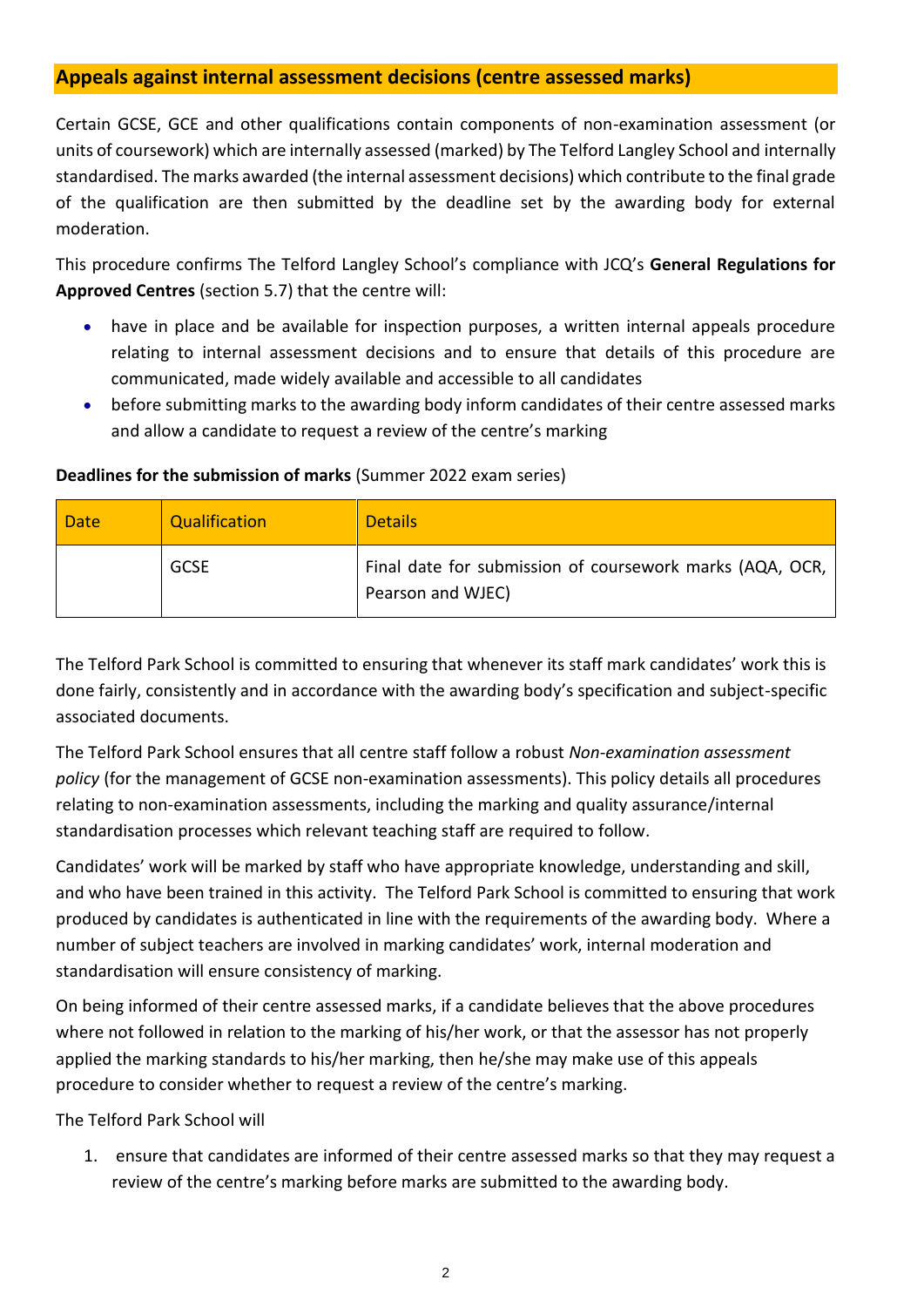- 2. inform candidates that they will need to explain on what grounds they wish to request a review of an internally assessed mark as a review will only focus on the quality of their work in meeting the published assessment criteria.
- 3. inform candidates that they may request copies of materials (generally as a minimum, a copy their marked assessment material (work) and the mark scheme or assessment criteria plus additional materials which may vary from subject to subject) to assist them in considering whether to request a review of the centre's marking of the assessment.
- 4. having received a request for copies of materials, promptly make them available to the candidate (or for some marked assessment materials, such as art work and recordings, inform the candidate that these will be shared under supervised conditions) within 5 working days.
- 5. inform candidates they will not be allowed access to original assessment material unless supervised
- 6. provide candidates with sufficient time in order to allow them to review copies of materials and reach a decision, informing candidates that if their decision is to request a review they will need to explain what they believe the issue to be
- 7. provide a clear deadline for candidates to submit a request for a review of the centre's marking. Requests will not be accepted after this deadline. Requests must be made in writing within 12 working days of receiving copies of the requested materials [insert your centre's process, for example – by completing the **internal appeals form**
- 8. allow 10 working days for the review to be carried out, to make any necessary changes to marks and to inform the candidate of the outcome, all before the awarding body's deadline for the submission of marks
- 9. ensure that the review of marking is conducted by an assessor who has appropriate competence, has had no previous involvement in the assessment of that candidate and has no personal interest in the review.
- 10. instruct the reviewer to ensure that the candidate's mark is consistent with the standard set by the centre.
- 11. inform the candidate in writing of the outcome of the review of the centre's marking.

The outcome of the review of the centre's marking will be made known to the head of centre who will have the final decision if there is any disagreement on the mark to be submitted to the awarding body. A written record of the review will be kept and made available to the awarding body upon request.

The awarding body will be informed if the centre does not accept the outcome of a review.

The moderation process carried out by the awarding bodies may result in a mark change, either upwards or downwards, even after an internal review. The internal review process is in place to ensure consistency of marking within the centre, whereas moderation by the awarding body ensures that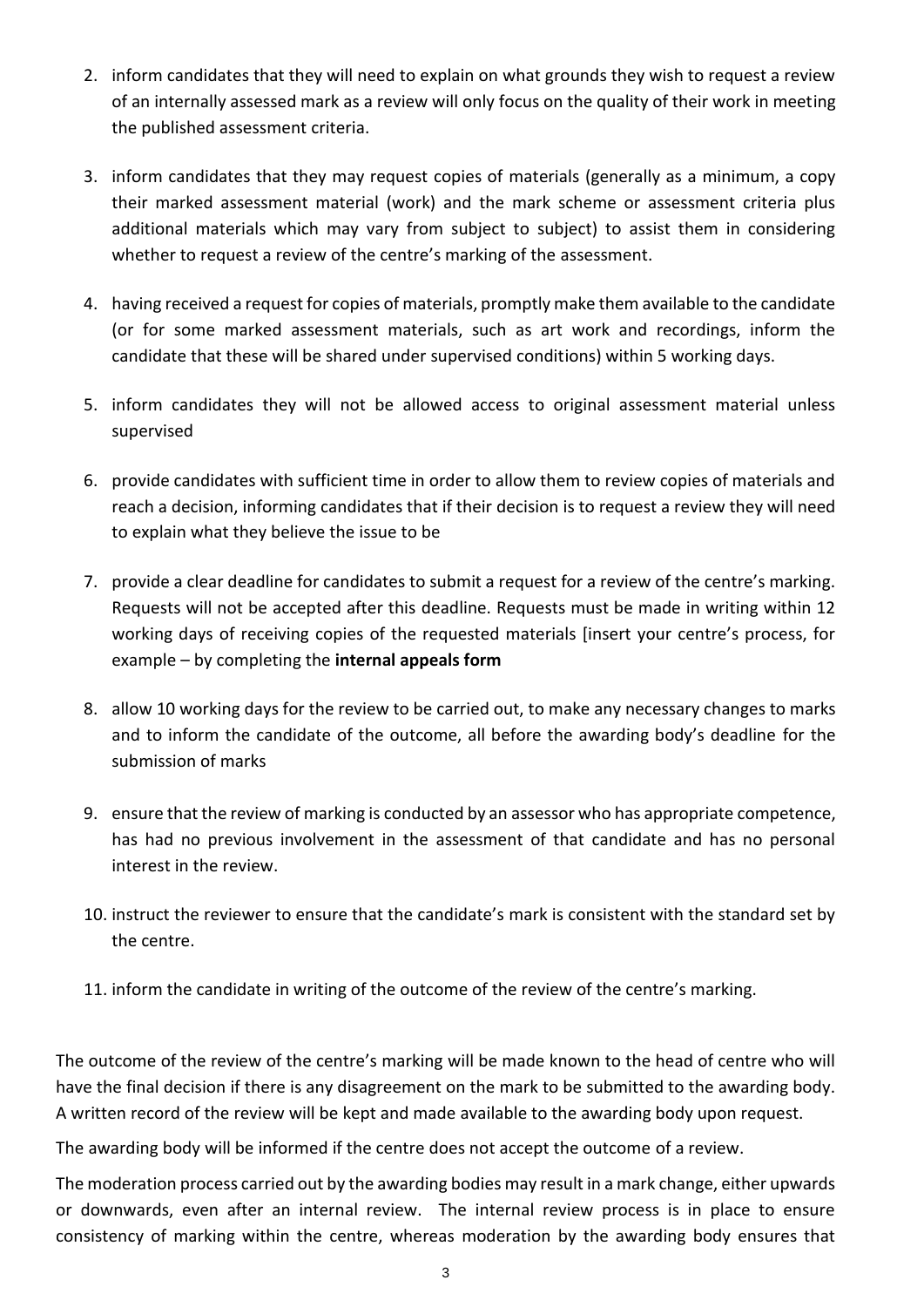centre marking is line with national standards. The mark submitted to the awarding body is subject to change and should therefore be considered provisional.

## **Appeals against the centre's decision not to support a clerical check, a review of marking, a review of moderation or an appeal**

This procedure confirms the school's compliance with JCQ's *General Regulations for Approved Centres (section 5.13)* that the centre *will*

• *have available for inspection purposes and draw to the attention of candidates and their parents/carers, a written internal appeals procedure to manage disputes when a candidate disagrees with a centre decision not to support a clerical re-check, a review of marking, a review of moderation or an appeal*

Following the issue of results, awarding bodies make post-results services available. Full details of these services, internal deadlines for requesting a service are provided by the exams officer.

Candidates are also made aware of the arrangements for post-results services and the availability of senior members of centre staff immediately after the publication of results, **before** they sit any exams by the exams officer.

If the centre or a candidate (or his/her parent/carer) has a concern and believes a result may not be accurate, an enquiry about the result may be requested.

#### **Reviews of Results** (RoRs):

- Service 1 (Clerical re-check) This is the only service that can be requested for objective tests (multiple choice tests)
- Service 2 (Review of marking)
- Priority Service 2 (Review of marking) This service is only available for externally assessed components of GCE A-level specifications (an individual awarding body may also offer this priority service for other qualifications)
- Service 3 (Review of moderation) This service is not available to an individual candidate

#### **Access to Scripts** (ATS):

- Copies of scripts to support reviews of marking
- Copies of scripts to support teaching and learning

Written candidate consent (informed consent via candidate email is acceptable) is required in all cases before a request for an ROR service 1 or 2 is submitted to the awarding body as with these services candidates' marks and subject grades may be lowered. Candidate consent can only be collected **after** the publication of results.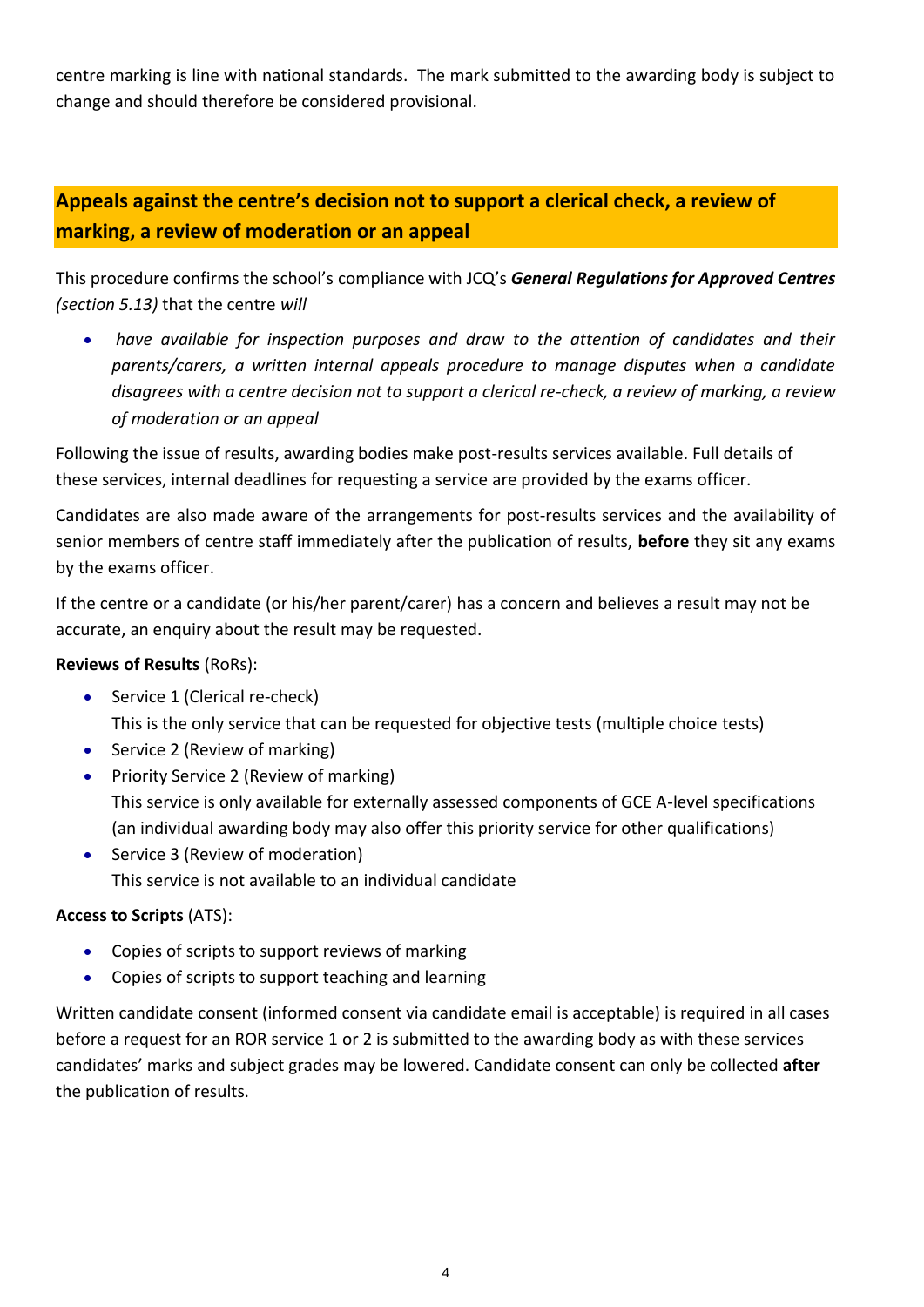If a concern is raised about a particular examination result, the exams officer, teaching staff and head of centre will investigate the feasibility of requesting an enquiry supported by the centre.

Where the centre does not uphold a request from a candidate, the candidate may pay the appropriate ROR fee to the centre, and a request will be made to the awarding body on the candidate's behalf.

If the candidate (or his/her parent/carer) believes there are grounds to appeal against the centre's decision not to support an enquiry, an internal appeal can be submitted to the centre by completing the **internal appeals form** at least 10 working days prior to the internal deadline for submitting an ROR.

The appellant will be informed of the outcome of his/her appeal before the internal deadline for submitting an ROR.

Following the ROR outcome, an external appeals process is available if the head of centre remains dissatisfied with the outcome and believes there are grounds for appeal. The JCQ publications *Post-Results Services* and *JCQ Appeals Booklet* (*A guide to the awarding bodies' appeals processes*) will be consulted to determine the acceptable grounds for a preliminary appeal.

Where the head of centre is satisfied after receiving the ROR outcome, but the candidate (or his/her parent/carer) believes there are grounds for a preliminary appeal to the awarding body, a further internal appeal may be made to the head of centre. Following this, the head of centre's decision as to whether to proceed with a preliminary appeal will be based upon the acceptable grounds as detailed in the *JCQ Appeals Booklet*. Candidates or parents/carers are not permitted to make direct representations to an awarding body.

The **internal appeals form** should be completed and submitted to the centre within 5 working days of the notification of the outcome of the ROR. Subject to the head of centre's decision, this will allow the centre to process the preliminary appeal and submit to the awarding body within the required **30 calendar days** of receiving the outcome of the enquiry about results process. Awarding body fees which may be charged for the preliminary appeal must be paid to the centre by the appellant before the preliminary appeal is submitted to the awarding body (fees are available from the exams officer). If the appeal is upheld by the awarding body, this fee will be refunded by the awarding body and repaid to the appellant by the centre.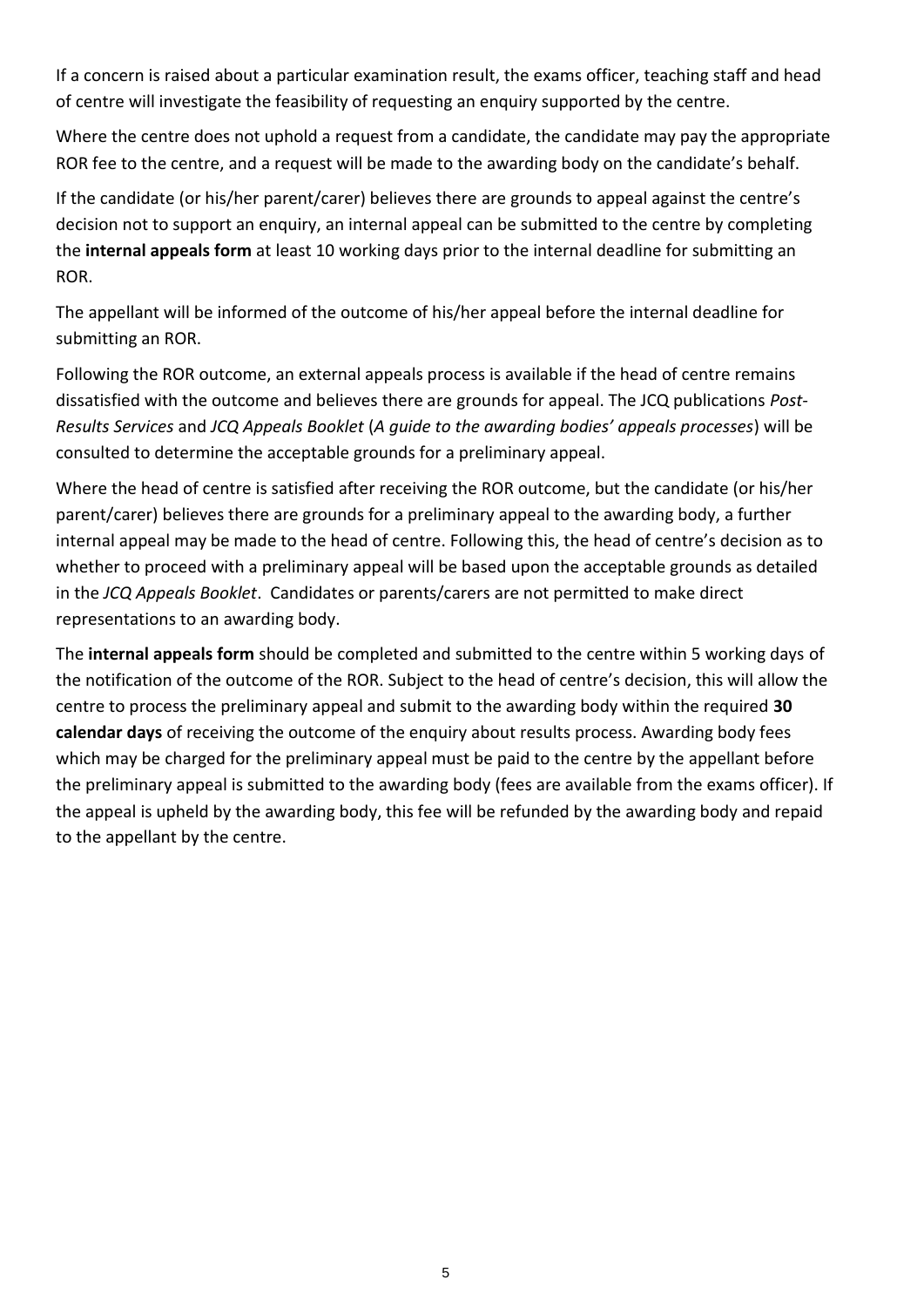#### **Internal appeals form - The Telford Park School**

| <b>FOR CENTRE USE ONLY</b> |  |  |
|----------------------------|--|--|
| Date<br>received           |  |  |
| Reference<br>No.           |  |  |

Please tick box to indicate the nature of your appeal and complete all white boxes on the form below

- $\Box$  Appeal against an internal assessment decision and/or request for a review of marking
- $\Box$  Appeal against the centre's decision not to support a clerical check, a review of marking, a review of moderation or an appeal

| Name of<br>appellant                                  |  | <b>Candidate</b><br>name<br>if different to<br>appellant |  |
|-------------------------------------------------------|--|----------------------------------------------------------|--|
| <b>Awarding body</b>                                  |  | <b>Exam paper</b><br>code                                |  |
| <b>Qualification</b><br><b>Type</b><br><b>Subject</b> |  | <b>Exam paper</b><br>title                               |  |
| Please state the grounds for your appeal below        |  |                                                          |  |

#### *(If applicable, tick below)*

 $\Box$  Where my appeal is against an internal assessment decision I wish to request a review of the centre's marking

*If necessary continue on an additional page if this form is being completed electronically or overleaf if hard copy being completed*

|  | Appellant signature: |
|--|----------------------|
|--|----------------------|

Date of signature:

**This form must be signed, dated and returned to the exams officer on behalf of the Head of Centre to the timescale indicated in the relevant appeals procedure**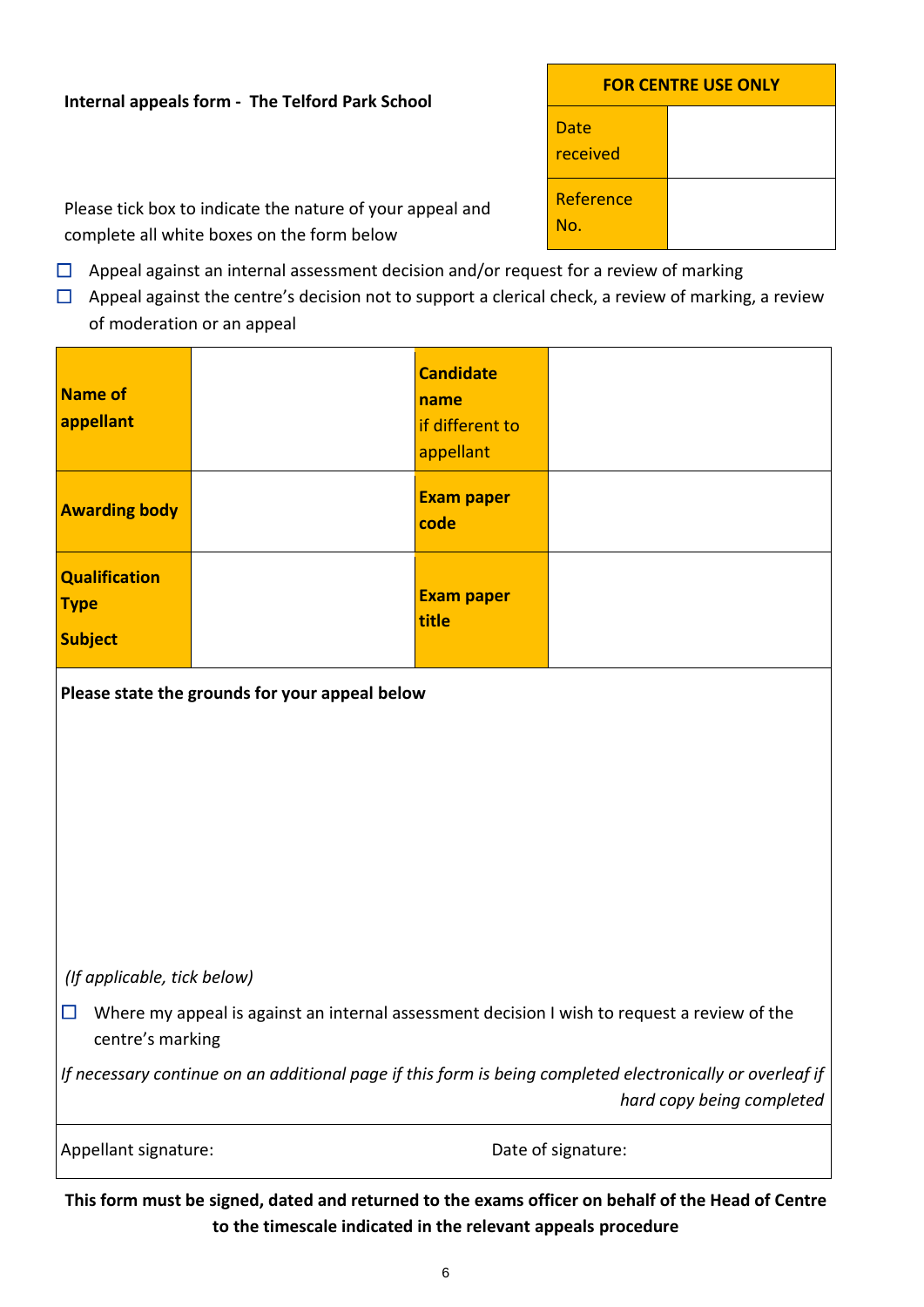### **Complaints and appeals log**



On receipt, all appeals will be assigned a reference number and logged.

The outcome of any reviews of the centre's marking will be made known to the Head of Centre and will be logged as a complaint. A written record will be kept and made available to the awarding body upon request. Should the review of the centre's marking bring any irregularity in procedures to light, the awarding body will be informed immediately.

| Ref<br>No. | <b>Date</b><br>received | <b>Complaint or Appeal</b> | <b>Outcome</b> | <b>Outcome</b><br>date |
|------------|-------------------------|----------------------------|----------------|------------------------|
|            |                         |                            |                |                        |
|            |                         |                            |                |                        |
|            |                         |                            |                |                        |
|            |                         |                            |                |                        |
|            |                         |                            |                |                        |
|            |                         |                            |                |                        |
|            |                         |                            |                |                        |
|            |                         |                            |                |                        |
|            |                         |                            |                |                        |
|            |                         |                            |                |                        |
|            |                         |                            |                |                        |
|            |                         |                            |                |                        |
|            |                         |                            |                |                        |
|            |                         |                            |                |                        |
|            |                         |                            |                |                        |
|            |                         |                            |                |                        |
|            |                         |                            |                |                        |
|            |                         |                            |                |                        |
|            |                         |                            |                |                        |
|            |                         |                            |                |                        |